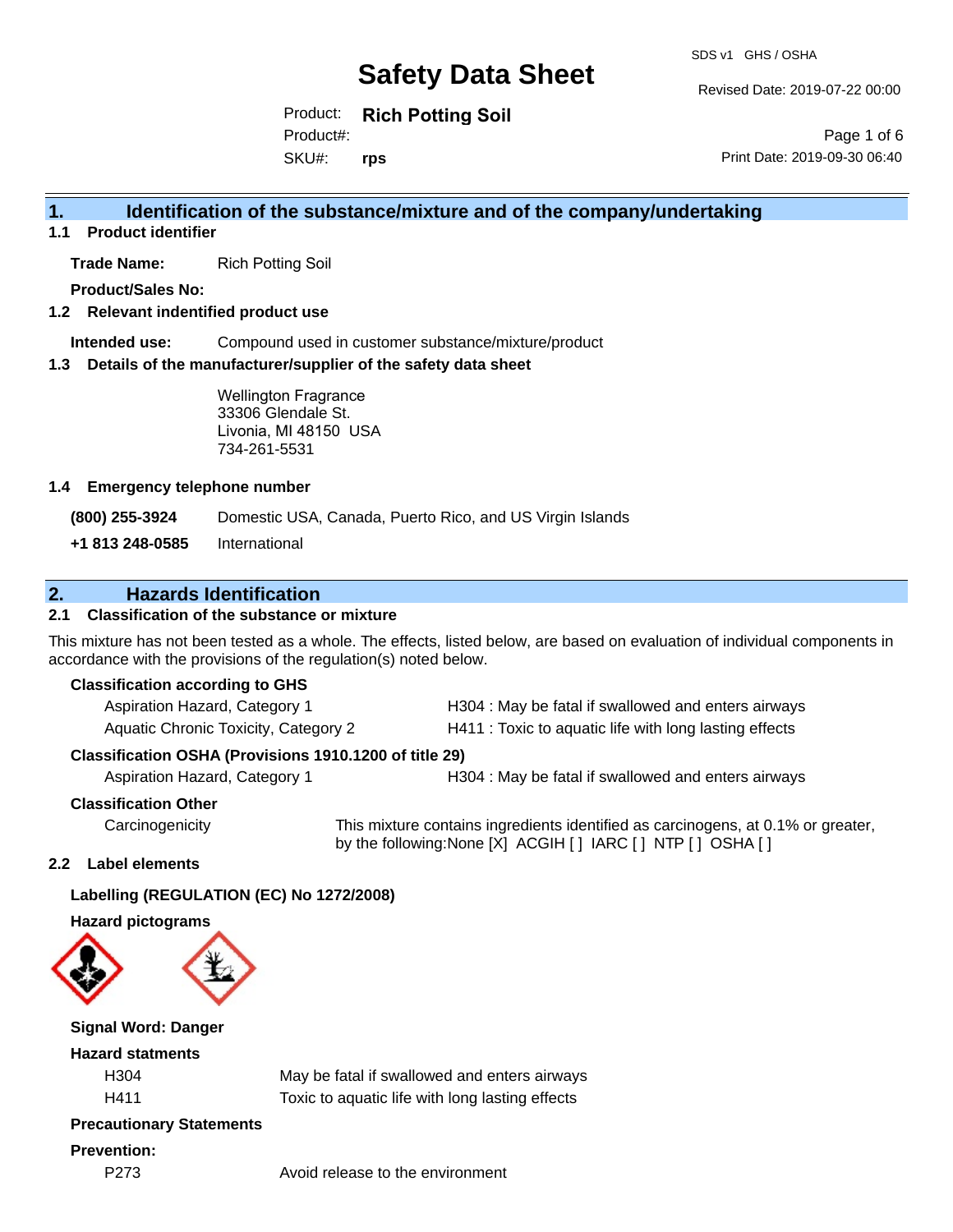SDS v1 GHS / OSHA

Revised Date: 2019-07-22 00:00

Product: **Rich Potting Soil** SKU#: Product#: **rps**

Page 2 of 6 Print Date: 2019-09-30 06:40

#### **Response:**

| P301 + P310 + P331 | IF SWALLOWED: Immediately call a POISON CENTER or doctor/physician Do NOT |
|--------------------|---------------------------------------------------------------------------|
|                    | induce vomiting                                                           |
| P391               | Collect Spillage                                                          |

#### **2.3 Other Hazards**

**no data available**

## **3. Composition/Information on Ingredients**

#### **3.1 Mixtures**

This product is a complex mixture of ingredients, which contains among others the following substance(s), presenting a health or environmental hazard within the meaning of the UN Globally Harmonized System of Classification and Labeling of Chemicals (GHS):

| CAS#<br>Ingredient                                       | EC#                                            | Conc.<br>Range | <b>GHS Classification</b> |  |
|----------------------------------------------------------|------------------------------------------------|----------------|---------------------------|--|
| 8050-15-5                                                | 232-476-2                                      | $30 - 40 \%$   | H402; H412                |  |
|                                                          | Methyl ester of rosin (partially hydrogenated) |                |                           |  |
| 68608-32-2                                               | 294-461-7                                      | $5 - 10%$      | H304; H400; H410          |  |
|                                                          | Cedarwood oil terpenes                         |                |                           |  |
| 77-53-2                                                  | $201 - 035 - 6$                                | $2 - 5%$       | H227; H401; H411          |  |
| Cedrol Crystals                                          |                                                |                |                           |  |
| 469-61-4                                                 | 207-418-4                                      | $1 - 2\%$      | H304; H316; H400          |  |
| alpha-Cedrene                                            |                                                |                |                           |  |
| See Section 16 for full text of GHS classification codes |                                                |                |                           |  |

See Section 16 for full text of GHS classification codes which where not shown in section 2

Total Hydrocarbon Content (%  $w/w$ ) = 1.41

| <b>First Aid Measures</b><br>4.                                                |                                                                                                               |  |
|--------------------------------------------------------------------------------|---------------------------------------------------------------------------------------------------------------|--|
| <b>Description of first aid measures</b><br>4.1                                |                                                                                                               |  |
| Inhalation:                                                                    | Remove from exposure site to fresh air and keep at rest.<br>Obtain medical advice.                            |  |
| <b>Eye Exposure:</b>                                                           | Flush immediately with water for at least 15 minutes.<br>Contact physician if symptoms persist.               |  |
| <b>Skin Exposure:</b>                                                          | Remove contaminated clothes. Wash thoroughly with water (and soap).<br>Contact physician if symptoms persist. |  |
| Ingestion:                                                                     | Rinse mouth with water and obtain medical advice.                                                             |  |
| 4.2 Most important symptoms and effects, both acute and delayed                |                                                                                                               |  |
| Symptoms:                                                                      | no data available                                                                                             |  |
| <b>Risks:</b>                                                                  | Refer to Section 2.2 "Hazard Statements"                                                                      |  |
| 4.3 Indication of any immediate medical attention and special treatment needed |                                                                                                               |  |
| Treatment:                                                                     | Refer to Section 2.2 "Response"                                                                               |  |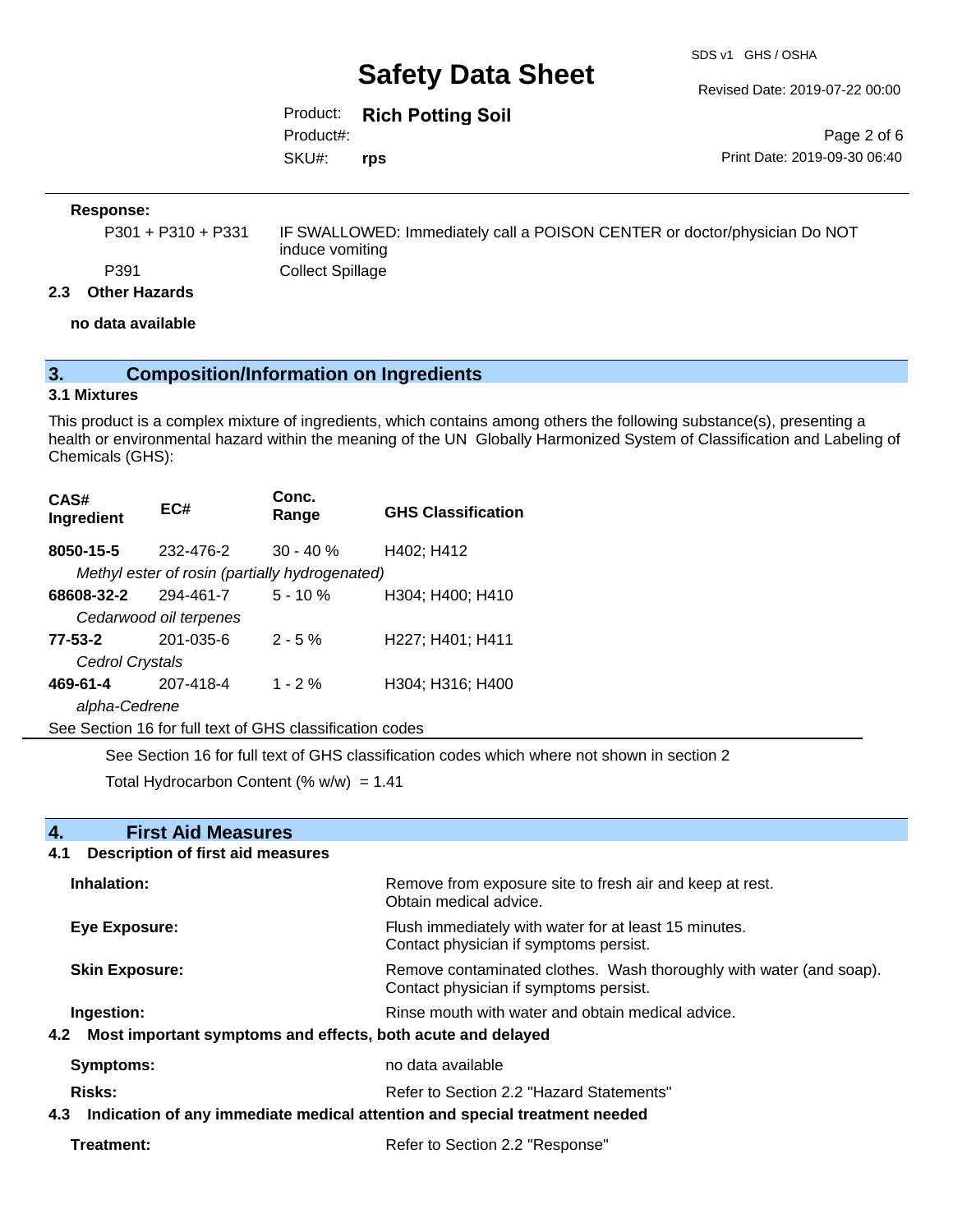SDS v1 GHS / OSHA

Revised Date: 2019-07-22 00:00

Product: **Rich Potting Soil** Product#:

SKU#: **rps**

Page 3 of 6 Print Date: 2019-09-30 06:40

| 5 <sub>1</sub><br><b>Fire-Fighting measures</b><br><b>Extinguishing media</b><br>5.1 |                                                   |
|--------------------------------------------------------------------------------------|---------------------------------------------------|
| Suitable:                                                                            | Carbon dioxide (CO2), Dry chemical, Foam          |
| Unsuitable                                                                           | Do not use a direct water jet on burning material |
| Special hazards arising from the substance or mixture<br>5.2                         |                                                   |
| During fire fighting:<br><b>Advice for firefighters</b><br>5.3                       | Water may be ineffective                          |
| <b>Further information:</b>                                                          | Standard procedure for chemical fires             |

#### **6. Accidental Release Measures**

#### **6.1 Personal precautions, protective equipment and emergency procedures**

Avoid inhalation and contact with skin and eyes. A self-contained breathing apparatus is recommended in case of a major spill.

#### **6.2 Environmental precautions**

Keep away from drains, soil, and surface and groundwater.

#### **6.3 Methods and materials for containment and cleaning up**

Clean up spillage promptly. Remove ignition sources. Provide adequate ventilation. Avoid excessive inhalation of vapors. Gross spillages should be contained by use of sand or inert powder and disposed of according to the local regulations.

#### **6.4 Reference to other sections**

Not Applicable

### **7. Handling and Storage**

#### **7.1 Precautions for safe handling**

Apply according to good manufacturing and industrial hygiene practices with proper ventilation. Do not drink, eat or smoke while handling. Respect good personal hygiene.

#### **7.2 Conditions for safe storage, including any incompatibilities**

Store in a cool, dry and ventilated area away from heat sources and protected from light in tightly closed original container. Avoid uncoated metal container. Keep air contact to a minimum.

#### **7.3 Specific end uses**

No information available

#### **8. Exposure Controls/Personal Protection**

#### **8.1 Control parameters**

**Exposure Limits:** Contains no substances with occupational exposure limit values.

**Engineering Controls:** Use local exhaust as needed.

#### **8.2 Exposure controls - Personal protective equipment**

**Eye protection:** Tightly sealed goggles, face shield, or safety glasses with brow guards and side shields, etc. as may be appropriate for the exposure

**Respiratory protection:** Avoid excessive inhalation of concentrated vapors. Apply local ventilation where appropriate.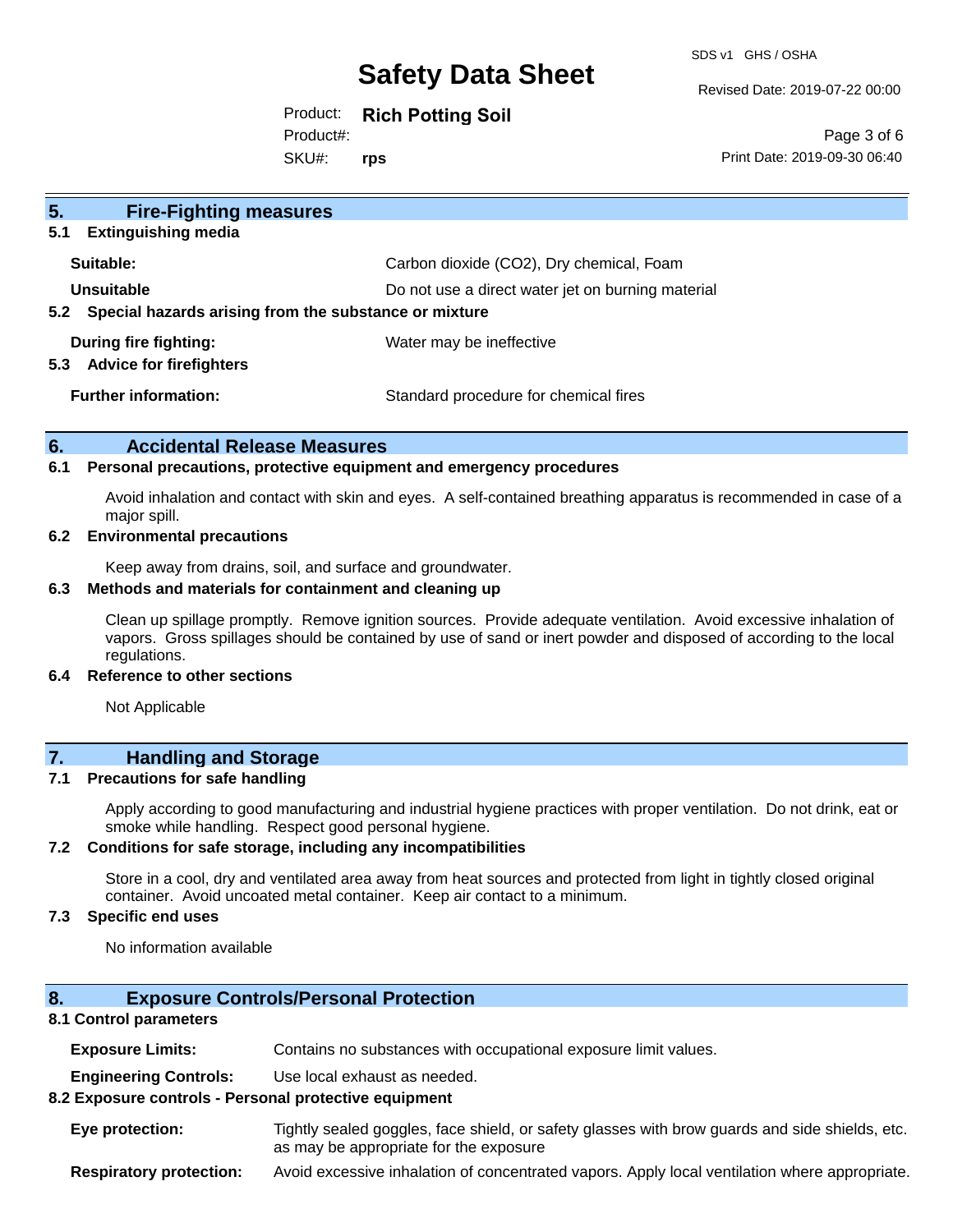SDS v1 GHS / OSHA

Revised Date: 2019-07-22 00:00

Product: **Rich Potting Soil** SKU#: Product#: **rps**

Page 4 of 6 Print Date: 2019-09-30 06:40

**Skin protection:** Avoid Skin contact. Use chemically resistant gloves as needed.

## **9. Physical and Chemical Properties**

#### **9.1 Information on basic physical and chemical properties**

| Appearance:                  | Liquid                               |
|------------------------------|--------------------------------------|
| Odor:                        | Conforms to Standard                 |
| Color:                       | Yellow Tint (G1) to Pale Yellow (G2) |
| <b>Viscosity:</b>            | Liquid                               |
| <b>Freezing Point:</b>       | Not determined                       |
| <b>Boiling Point:</b>        | Not determined                       |
| <b>Melting Point:</b>        | Not determined                       |
| <b>Flashpoint (CCCFP):</b>   | >200 F (93.33 C)                     |
| <b>Auto flammability:</b>    | Not determined                       |
| <b>Explosive Properties:</b> | None Expected                        |
| <b>Oxidizing properties:</b> | None Expected                        |
| Vapor Pressure (mmHg@20 C):  | 0.0041                               |
| %VOC:                        | 0.00                                 |
| Specific Gravity @ 25 C:     | 0.9340                               |
| Density $@25C$ :             | 0.9310                               |
| Refractive Index @ 20 C:     | 1.4770                               |
| Soluble in:                  | Oil                                  |

### **10. Stability and Reactivity**

| 10.1 Reactivity                         | None                                               |
|-----------------------------------------|----------------------------------------------------|
| <b>10.2 Chemical stability</b>          | Stable                                             |
| 10.3 Possibility of hazardous reactions | None known                                         |
| <b>10.4 Conditions to avoid</b>         | None known                                         |
| 10.5 Incompatible materials             | Strong oxidizing agents, strong acids, and alkalis |
| 10.6 Hazardous decomposition products   | None known                                         |

### **11. Toxicological Information**

#### **11.1 Toxicological Effects**

Acute Toxicity Estimates (ATEs) based on the individual Ingredient Toxicity Data utilizing the "Additivity Formula"

Acute toxicity - Oral - (Rat) mg/kg<br>
Not classified - the classification criteria are not met Acute toxicity - Dermal - (Rabbit) mg/kg<br>
Not classified - the classification criteria are not met Acute toxicity - Inhalation - (Rat) mg/L/4hr Not classified - the classification criteria are not met **Skin corrosion / irritation** Not classified - the classification criteria are not met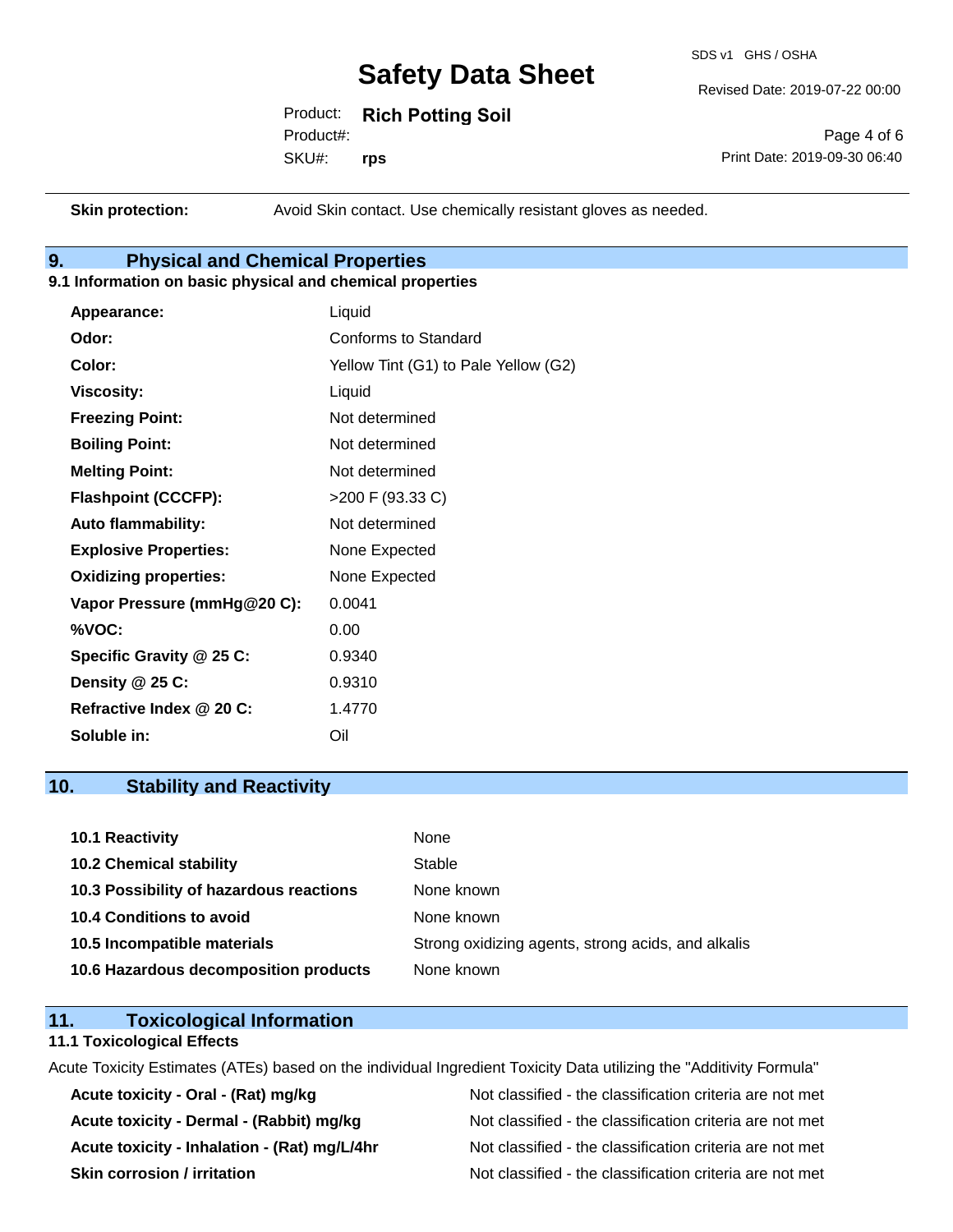SDS v1 GHS / OSHA

Revised Date: 2019-07-22 00:00

Product: **Rich Potting Soil** Product#:

SKU#: **rps**

Page 5 of 6 Print Date: 2019-09-30 06:40

| Serious eye damage / irritation                    | Not classified - the classification criteria are not met |
|----------------------------------------------------|----------------------------------------------------------|
| <b>Respiratory sensitization</b>                   | Not classified - the classification criteria are not met |
| <b>Skin sensitization</b>                          | Not classified - the classification criteria are not met |
| <b>Germ cell mutagenicity</b>                      | Not classified - the classification criteria are not met |
| Carcinogenicity                                    | Not classified - the classification criteria are not met |
| <b>Reproductive toxicity</b>                       | Not classified - the classification criteria are not met |
| Specific target organ toxicity - single exposure   | Not classified - the classification criteria are not met |
| Specific target organ toxicity - repeated exposure | Not classified - the classification criteria are not met |
| <b>Aspiration hazard</b>                           | May be fatal if swallowed and enters airways             |

## **12. Ecological Information**

**12.1 Toxicity**

| <b>Acute acquatic toxicity</b>     | Not classified - the classification criteria are not met |
|------------------------------------|----------------------------------------------------------|
| <b>Chronic acquatic toxicity</b>   | Toxic to aquatic life with long lasting effects          |
| <b>Toxicity Data on soil</b>       | no data available                                        |
| <b>Toxicity on other organisms</b> | no data available                                        |
|                                    |                                                          |
| 12.2 Persistence and degradability | no data available                                        |
| 12.3 Bioaccumulative potential     | no data available                                        |
| 12.4 Mobility in soil              | no data available                                        |
| 12.5 Other adverse effects         | no data available                                        |

#### **13. Disposal Conditions**

#### **13.1 Waste treatment methods**

Do not allow product to reach sewage systems. Dispose of in accordance with all local and national regulations. Send to a licensed waste management company.The product should not be allowed to enter drains, water courses or the soil. Do not contaminate ponds, waterways or ditches with chemical or used container.

## **14. Transport Information**

| <b>Marine Pollutant</b>                                                                  | Yes. Ingredient of greatest environmental impact:<br>68608-32-2 : (5 - 10 %) : Cedarwood oil terpenes |              |                                     |                 |        |
|------------------------------------------------------------------------------------------|-------------------------------------------------------------------------------------------------------|--------------|-------------------------------------|-----------------|--------|
| Regulator                                                                                |                                                                                                       | <b>Class</b> | <b>Pack Group</b>                   | <b>Sub Risk</b> | UN-nr. |
| U.S. DOT (Non-Bulk)<br><b>Chemicals NOI</b><br><b>ADR/RID (International Road/Rail)</b>  |                                                                                                       |              | Not Regulated - Not Dangerous Goods |                 |        |
| <b>Environmentally Hazardous</b><br>Substance, Liquid, n.o.s.<br><b>IATA (Air Cargo)</b> |                                                                                                       | 9            | Ш                                   |                 | UN3082 |